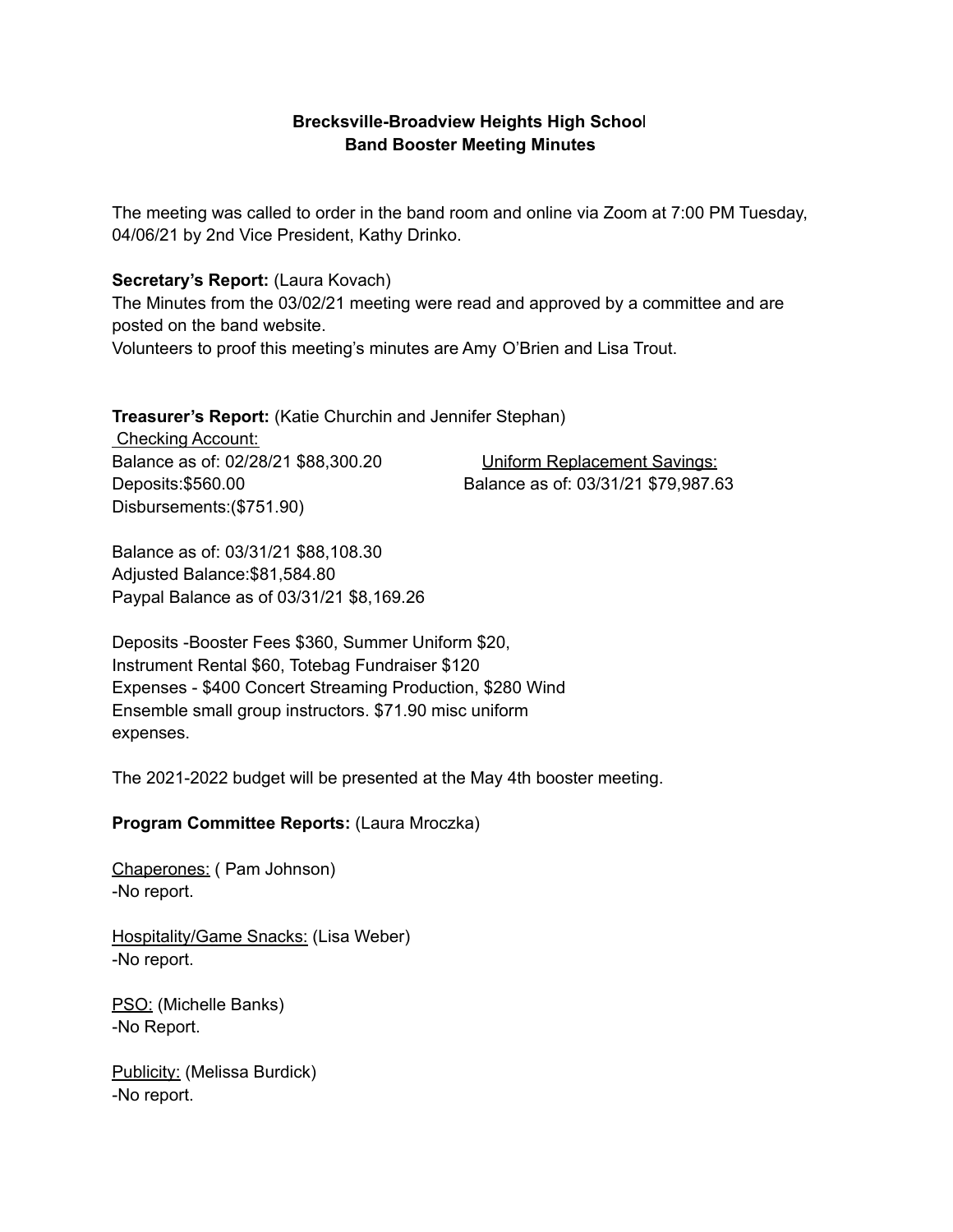Senior Night: (Amy O'Brien) -No Report.

# Swarm Board and Decorations: (Lisa Trout)

-Lisa put up pictures of the concert bands in the hallway by the band room. -Flagline will do a swarm board in the cafeteria in April.

Uniforms: (Lori Reagan, Rima Julien and Linda Gauntner)

-Lori thanked everyone for being so fluid this year regarding uniforms.

-The current uniform committee will remain in place for the upcoming year to help train new members of the committee who were not able to be transitioned in this year due to Covid. -Flagline pants are 11-12 years old and are showing wear. Lori will have samples of new pants soon. This purchase has been included in the budget.

-If there are no Memorial Day parades, flagline members will need to turn in their pants and skirts before the end of the school year.

-There will be 3 uniform fitting nights instead of two during the first week of band camp to help keep groups smaller.

Summer Uniforms: ( Lisa Karakostas, Laura Mroczka and Melinda Torres)

-The uniform committee will measure 8th graders for shorts since they cannot be tried on. Waist measurements will be taken for boys and hip/waist measurements will be taken for girls. -The time/day measurements will be taken has not yet been determined but may take place during the 8th grade band period or at the 8th grade meeting.

-Current freshmen will be measured for shorts from 10-12:30 on May 7th.

-Lori would appreciate help from anyone who would be available to help take measurements.

Yard Signs: (Melinda Torres) -No Report.

# **Ways and Means Committee Reports:** (Kathy Drinko)

Athletic Programs: ( Melissa Burdick) No report.

Athletic Program Sales: (Michelle McGrath) No report.

Athletic Program Layout: (Kim Traum) -No Report.

Citrus Sales: ( Heather McCleary and Kathy Drinko) -No Report.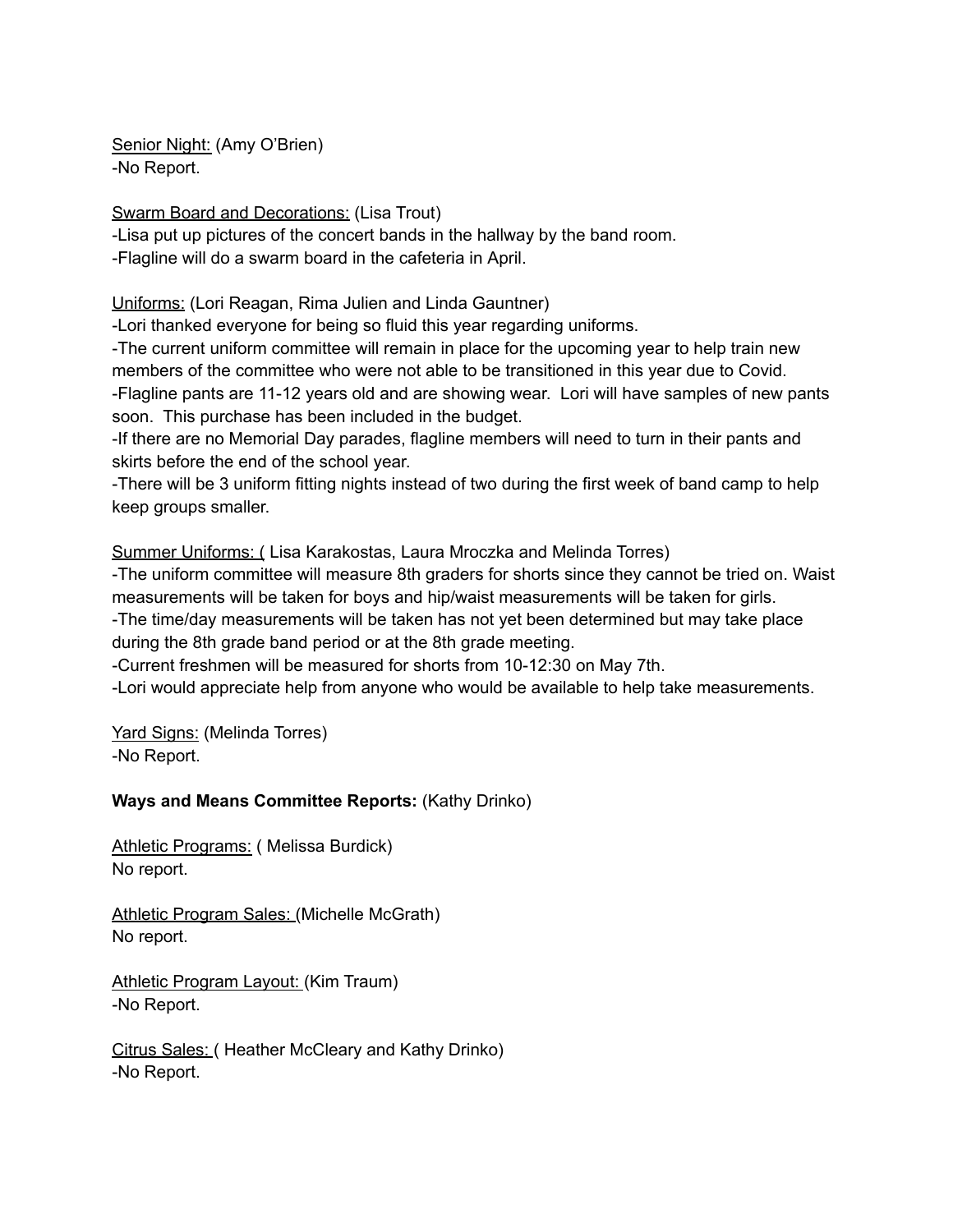Disney Raffle: (Sue Flis) No Report.

Endowment/Patrons: (Michelle McGrath) -No Report.

Spirit Wear: (Melinda Torres) -No Report.

Band Director's Report**:** (Mr. Ciulla and Mr.Pasternak)

-Twelve students participated in Solo and Ensemble this year. Eleven students received a superior rating and one student received an excellent rating.

-The Spring concert will be in person. Each group will play and then leave so the next group and their guests can come in. Plans are to have the Red/Gold band begin at 5:30, followed by Symphonic band at 6:30, Concert Winds at 7:30 and then Jazz band and Wind Ensemble. Using this format will allow each student to have 3-4 guests while maintaining the 30% capacity limit.

-This concert will be live streamed as well.

-In lieu of the traditional band banquet, there will be a senior awards night followed by a dessert reception outside if weather permits. This event will also be live streamed.

-Awards will be given out to freshmen, sophomores and juniors at the Spring concert. -May 12th is the new member meeting.

-On May 22nd, the Jazz band will perform a concert at the Broadview Heights amphitheatre from 6-8PM weather permitting. This concert will be live streamed.

-Memorial Day parade status:

Broadview Heights will again host a drive through parade so the full marching band will not be needed. Mr. Ciulla may ask student leaders to provide some music for the parade.

Brecksville has not gotten back to Mr. Ciulla with their plans for Memorial Day. He asked them to please let him know their plans by next Friday so he can plan accordingly.

-There will be an informational meeting on April 26th for anyone interested in trying out for flagline.

-Band camp dates had to be adjusted because school will begin a week early this year. The first week runs July 19th-July 23rd.

The second week of band camp will run July 26th-30th. Having band camp at this time will also help to avoid conflicts with Fall sports.

-Many volunteers are needed for uniform fitting nights during the first week of band camp. -Band camp dates still need to be approved by the administration.

-Mr. Ciulla would like to initiate a "start-up" marching band rehearsal on June 3rd for new members and section leaders to help new students make the transition to marching band easier. He is waiting on approval by the administration for this rehearsal.

-BBHHS music programs have been designated as one of the NAMM Best Communities for Music Education (BCME)!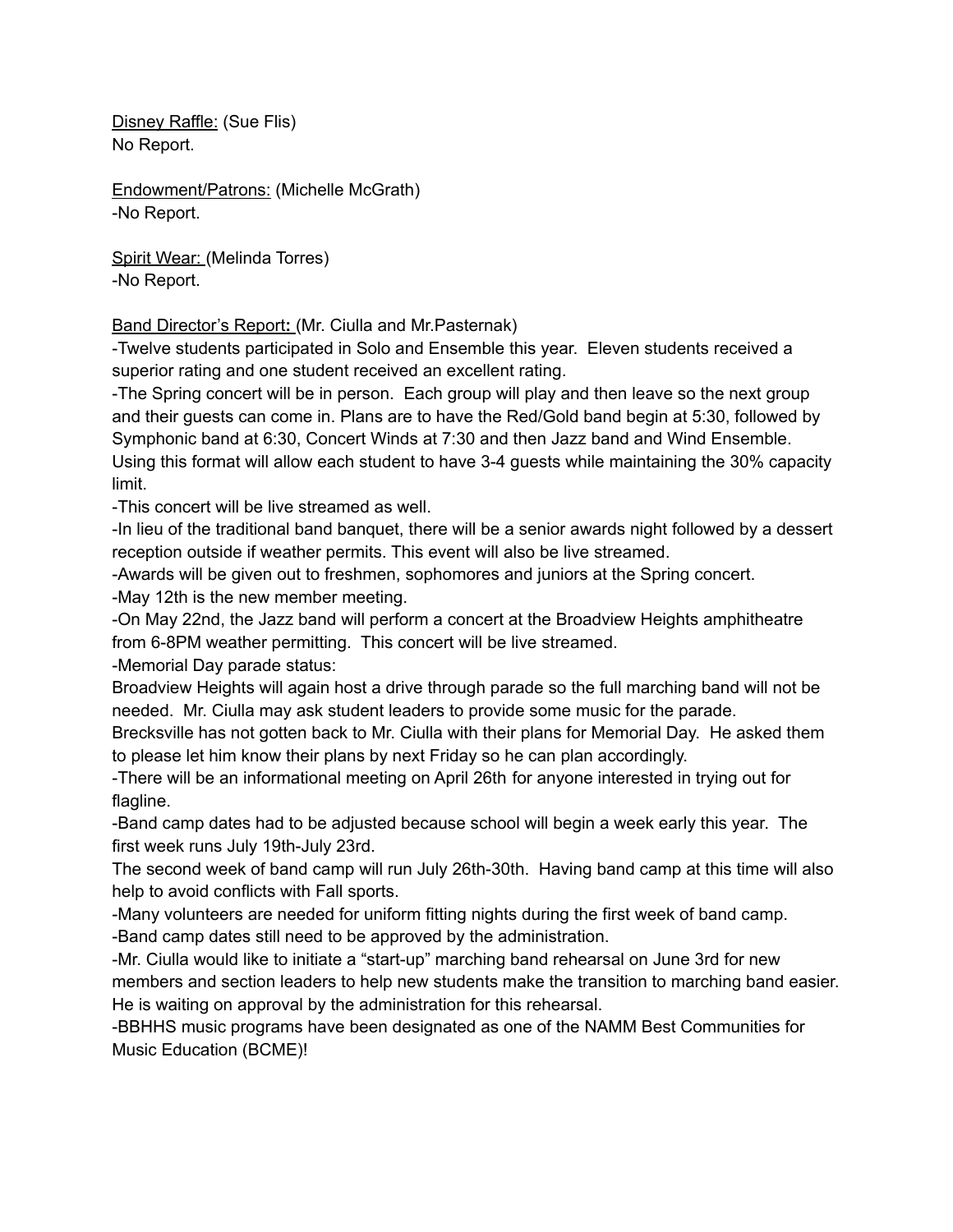President's Report: (Michelle McGrath) -Nominating Committee consisting of Heather McCleary, Pam Bowler and Michelle McGrath have slated the following candidates: President: Amy O'Brien First VP: Laura Mrockza Second VP: Heather McCleary Secretary: Jill Miller Treasurer: Katie Churchin Assistant Treasurer: Jennifer Stephan. This slate of officers will be voted on at the May 4th booster meeting.

Committees that have been filled: Band Alumni Kitty Still Chaperones (Home) Melissa Bommarito Chaperones (Away) Pam Johnson Flagline Rep Nikki Whitehead Hospitality/Game Snacks Dina and Scott Packard PSO Michelle Banks Publicity Ingrid Sprague Uniform Outgoing Chair Lori Reagan Uniform Incoming Chair Sheyenne Uhlir Uniform Committee Linda Gauntner Uniform Committee Rima Julien Uniform Committee Amy Grindstaff Uniform Committee Karin Austin Uniform Committee Tina Keller Uniform Committee Melanie Hauer Summer Uniforms Lori Reagan and team Athletic Program Layout Diane Thompson Endowment/Patrons Kim Shaheen Spiritwear/Yard Signs Melinda Torres

Still Open: We have some emails out to boosters and are awaiting responses. However, Please email Michelle at beesbandboosterpresident@gmail.com if you are interested!

Senior Night Bee Bucks Box Office COVID chair Drumline Rep Swarm Board/Decorations Trunk or Treat Chair Athletic Program Ad Sales Athletic Program Data Collection